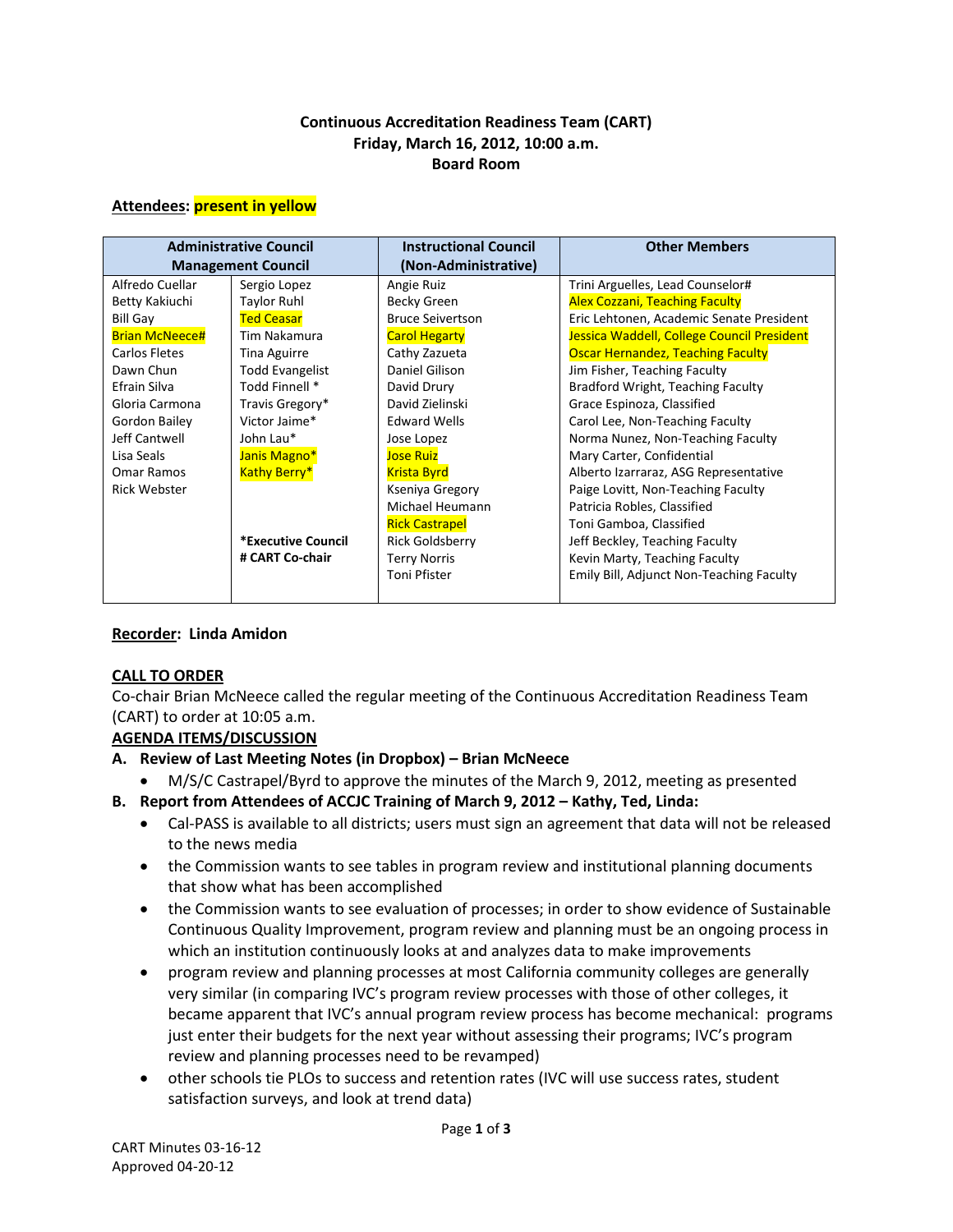- IVC has too many "programs", e.g., Astronomy is not a program, the Astronomy course is part of the General Education and science programs
- Rancho Santiago Canyon Community College is a good model for assessment of PLOs
- **C. Regular Discussion: Endnotes, Guide Questions, Links, Evidence – All**
	- no discussion
- **D. Update on Previous Discussion Items**
	- **1. Repository for General Evidence, SLO/SAO – Linda Amidon, Brian McNeece:**
		- **a. Training for Uploading and Architecture of Site – Brian McNeece:**
			- Omar Ramos created a repository for accreditation evidence; Brian added an evidence folder for every standard team and for WASC Guides; Brian provided a demonstration on how to navigate through the repository
			- discussion held regarding whether to link to a website or link to the evidence list; Linda Amidon explained the process followed for the 2010 mid-term report: all evidence was included in the repository and documents were linked to the evidence list/repository; some evidence consisted of a coversheet with a link to IVC's or other website
	- **2. Cycle Assessment Report – Brian McNeece on behalf of Toni Pfister:**
		- PLOs should be on every program website prior to the Accreditation Team visit
		- PLOs will be added to the IVC General Catalog by 2013-2014
		- Toni working with IT to design a Sharepoint Repository for Cycle Assessments
		- the current SLO assessment cycle was recently closed out; 44% of courses have completed cycle assessments (CART members found this to be too low; VP Berry suggested that departments are likely completing cycle assessments but not completing the paperwork)
	- **3. Building standards into mission statements for each committee – Brian McNeece:**
		- a College Council subcommittee was established to address this issue
		- Brian noted that visits with each committee are needed
	- **4. Campus – wide Dissemination of CART News – Brian McNeece:**
		- requested committee input for a newsletter
		- described items that would be included in the newsletter
		- emphasized the importance of documenting that dialogue is taking place
		- will send a draft newsletter to the committee for feedback
	- **5. Substantive Change Proposals – Kathy Berry:**
		- one substantive change proposal has been completed to date
		- proposals are due next week
		- drafts will be submitted to the Commission beginning next week
	- **6. Attendance Patterns of CART Meetings – Brian McNeece:**
		- would like to send a checklist to CART to show attendance
- **E. Update from Team Leads- When did you last meet and when will you again meet?** 
	- 1. **Standard I.A – Alex Cozzani:** No report
	- 2. **Standard I.B - Efrain Silva (Absent):** No report
	- 3. **Standard II.A – Brian McNeece:** Compared draft with Westhills College self evaluation and noted differences. Recommended that SII.A team leads review Mt. San Jacinto and Weshills College self evaluation and report.
	- 4. **Standard II.B – Ted Ceasar:** Will have fully completed by early next week.
	- 5. **Standard II.C - Taylor Ruhl (Absent).** Exchanges between editors and lead have taken place
	- 6. **Standard III.A - Travis Gregory (Absent).** No report
	- 7. **Standard III.B - John Lau (Absent).** No report